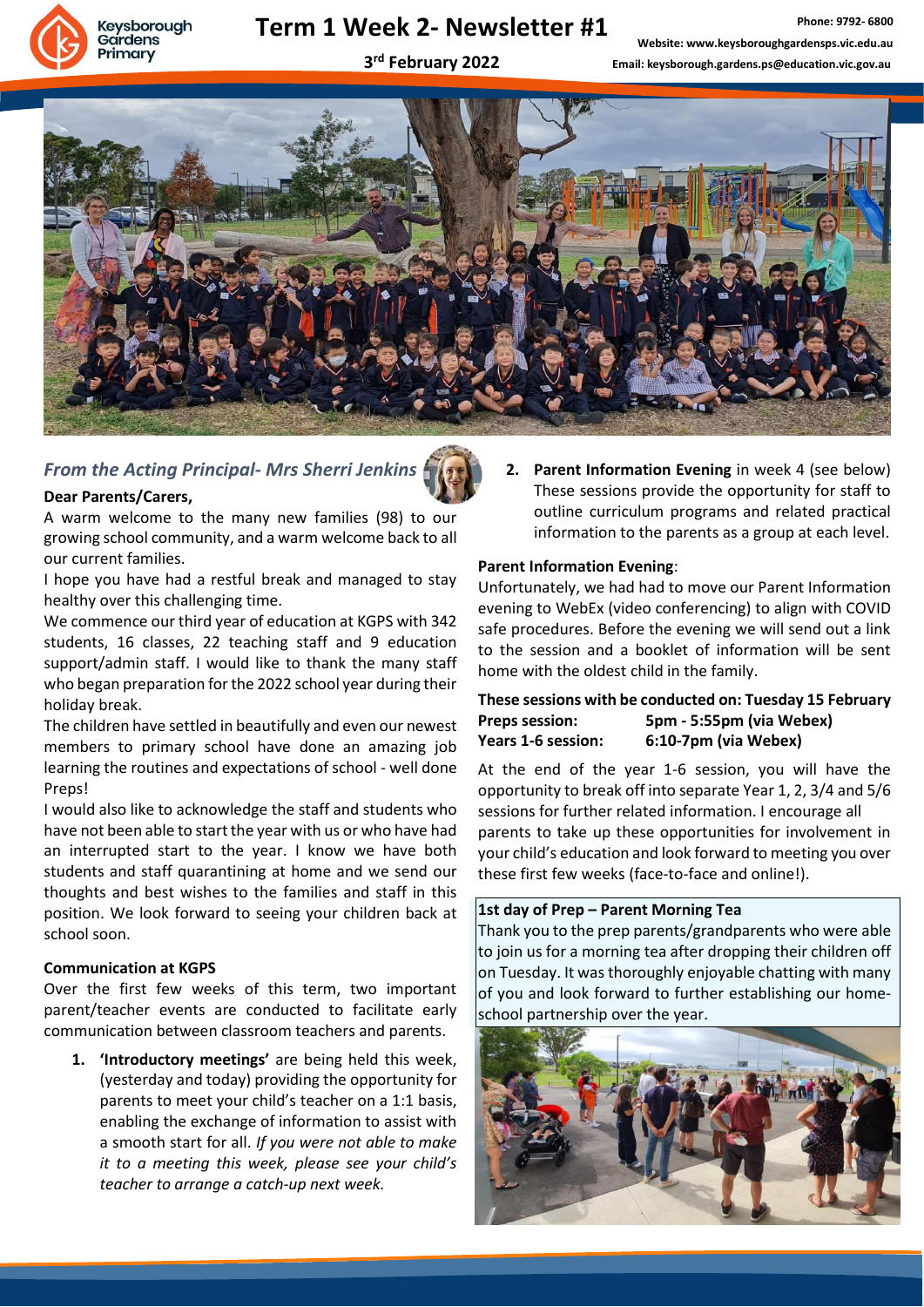

#### **Back to school Plan- COVID 19**

As mentioned in previous Compass posts some of the procedures relating to COVID have changed. Please refer to the letter sent out last week and also attached to this newsletter. It contains details about vaccination and what to do if your child tests positive to COVID19.

#### **RATS**

We received Rapid Antigen Test kits last Friday afternoon, however we were short supplied for the whole school. An urgent request to DET for a further 88 tests to be delivered ASAP has been submitted. As soon as they arrive, families will be informed who have not received their test kits.

#### **PICK UP and DROP OFF**

Over the past two years pick up and drop off procedures have changed in response to growing numbers as well as the DET and Department of Health advice. To clarify the current procedures, we have created a 'Pickup and Drop off at KGPS' document (see below).

Currently parents are allowed onto the school grounds for pick up and drop off. This means you can park your car at Woolworths or in the surrounding streets and meet your child at their class exit point (see the map on our Pickup and Drop off at KGPS document). You may arrange to meet your child in another area of the school. We strongly encourage you to discuss with your child how and where you will be picking them up from.

If you decided to use the Kiss and Go zone, please refer to the 'Pickup and Drop off at KGPS' document for directions for a smooth arrival and departure at school.

Please note we have teachers on duty until 3:45pm and 3:15pm (Wednesday).

#### **Active Travel Initiative!**

We are excited to have been invited to participate in the Active School Initiative with Dandenong Council. The initiative will review infrastructure, traffic congestion and look at promoting physical activity! Our 2022 SRC (Student Representative Council) will also be assisting with this initiative.

Thank you to Nina Kelly (School Council member) who joined me in meeting with Dandenong Council late last year to discuss the challenges around parking and traffic around KGPS as well as the Active Travel Initiative. Watch this space for updates!

## **Council elections next week (For the period 2022 and 2023)**  At this time of the year all Victorian Government schools hold their School Council Elections. This is a brief advance notice that our election process will commence next week on Thursday 10th February, with a call for nominations in next week's newsletter

#### **2022 PARENT PAYMENTS**

School fees and contributions were distributed at the end of 2021. To assist us with budgeting, building projects and student supplies we would appreciate payment of your contribution by the 28th of February. Thank you to the families who have already logged on to Compass to process their payment. Thank you for your support and cooperation with these various payments, which will collectively enable the ongoing development of our school grounds and programs.

#### **Staffing**

Welcome to Miss Britney Smith who has been employed on a short-term contact to support our Prep Learning Community as the Prep students settle into school.

Welcome to Cassie who has taken over from Eunike as Big Childcare Manager. If your child is requiring before or after school care, please don't hesitate to contact her on 0421 897 819.

| 2022 Classes                                                | <b>Teacher</b>                    |                         |  |
|-------------------------------------------------------------|-----------------------------------|-------------------------|--|
| <b>Prep A</b>                                               | Ms Rebecca Matlock (leader)       |                         |  |
| <b>Prep B</b>                                               | <b>Miss Molly Nugent</b>          |                         |  |
| <b>Prep C</b>                                               | <b>Miss Elizabeth Matthews</b>    |                         |  |
| <b>Prep D</b>                                               | <b>Ms Sanny Pillay</b>            |                         |  |
| 1A                                                          | Ms Adele Crawford (leader)        |                         |  |
| 1B                                                          | <b>Miss Vivian Phan</b>           |                         |  |
| 1 <sub>C</sub>                                              | Mr Jack Capicchiano               |                         |  |
| 2A                                                          | Miss Stephanie McGorlick (leader) |                         |  |
| 2B                                                          | <b>Miss Kristen Harly</b>         |                         |  |
| 2C                                                          | Miss Maddi Grandy                 |                         |  |
| 3/4A                                                        | Mr Simon Gliddon (leader)         |                         |  |
| 3/4B                                                        | Ms Michelle Drummy                |                         |  |
| 3/4C                                                        | Mr Kyle Moldrich                  |                         |  |
| 5/6A                                                        | Mr Ryan Serpanchy (leader)        |                         |  |
| 5/6B                                                        | <b>Miss Sophie Tanner</b>         |                         |  |
| 5/6C                                                        | Mr Garin Sandler                  |                         |  |
| <b>Acting Principal:</b>                                    |                                   | Mrs Sherri Jenkins      |  |
| <b>Acting Assistant Principal:</b>                          |                                   | Mr Steve Gammon         |  |
| <b>Physical Education:</b>                                  |                                   | Mr Mike O'Dwyer         |  |
| <b>Visual Arts:</b>                                         |                                   | <b>Miss Fiona Grace</b> |  |
| <b>Performing Arts:</b>                                     |                                   | Mrs Jayne Setford       |  |
| <b>Chinese Mandarin:</b>                                    |                                   | Mr Tong Sha             |  |
| <b>Education Admin Manager:</b>                             |                                   | Mrs Deanne Barrie       |  |
| <b>Teaching and Learning Support:</b>                       |                                   | Mrs Jaiden King         |  |
| <b>Learning Enhancement Program:</b>                        |                                   | Mrs Jacinda Hocking     |  |
| <b>Business manager:</b>                                    |                                   | Mrs Dee Smith           |  |
| Office/Admin:<br>Mrs Selen Asi & Mrs Bonnie Stewart         |                                   |                         |  |
| Education Support (integration aides): Ms Sharon McBean,    |                                   |                         |  |
| Mrs Caroline Bond, Mrs Raffaella Lawson, Mrs Chum De Silva. |                                   |                         |  |
| Miss Britney Smith (T1)                                     |                                   |                         |  |
| Handyperson/Gardener:                                       |                                   | Mr Russell McLeod       |  |
| Canteen manager:                                            |                                   | Mrs Chum DeSilva        |  |
| IT Support:                                                 |                                   | Mr Bill Wong            |  |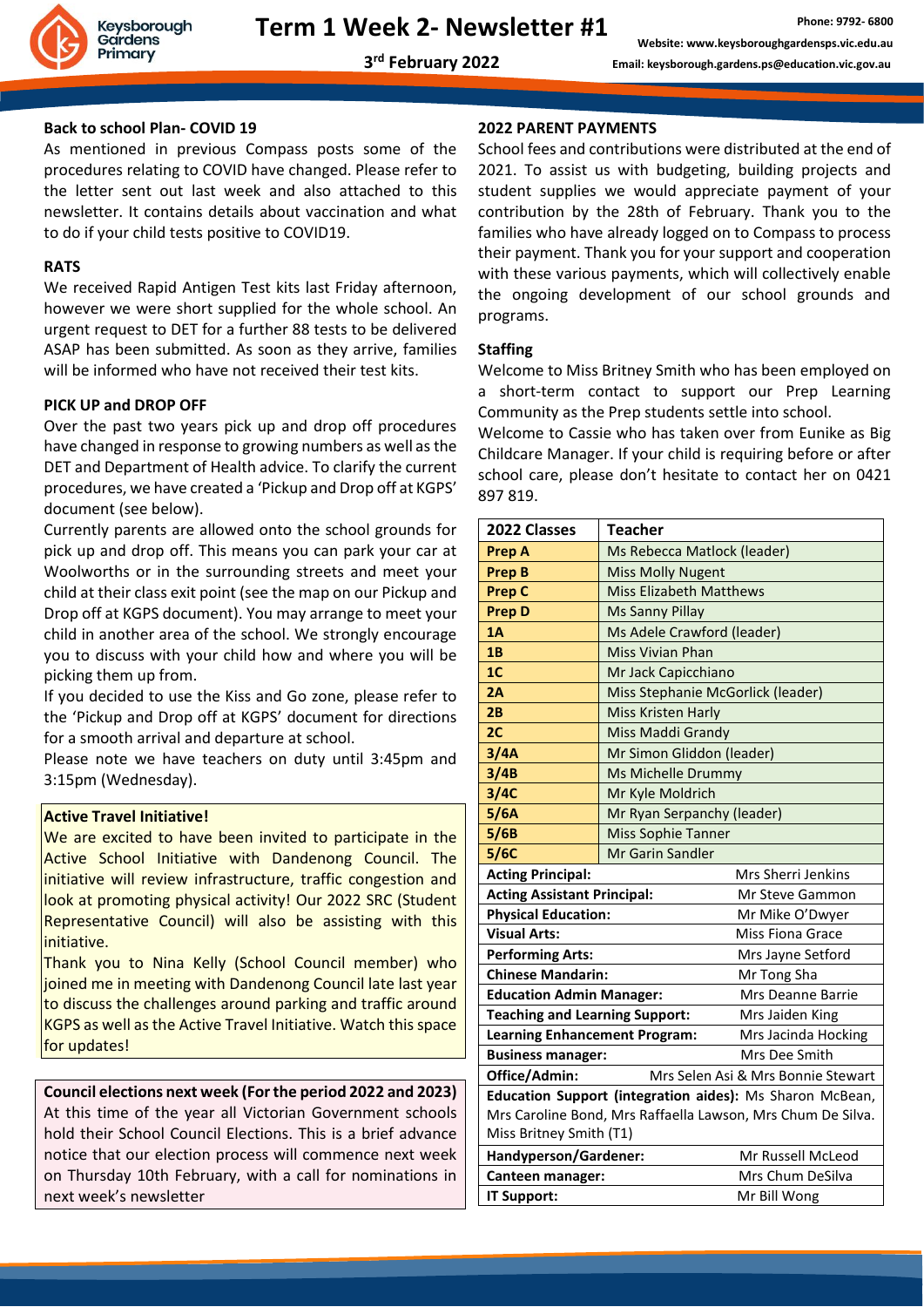

## **3 rd February 2022**

#### **Chinese New Year!**

This Tuesday, the 1st of February, was Chinese New Year's Day. The KGPS teachers and staff would like to wish our community members who celebrate Chinese New Year to enjoy health, wealth, and happiness in the New Year.

2022 is a Year of the Tiger according to the Chinese zodiac. The 12 animals consist of Rat, Ox, Tiger, Rabbit, Dragon, Snake, Horse, Goat, Monkey, Rooster, Dog, and Pig. The recent years of the Tiger include **2022**, **2010**, **1998**, **1986**, **1974**, **1962**, **1950**, and **1938**.

During this week, the KGPS students and teachers have been decorating classrooms with New Year posters (Nian Hua) and participating in the Year of Tiger themed colouring activities to celebrate this traditional festival. What a great way to start our 2022's journey of Chinese learning!



# O Compass

COMPASS is the online platform we use as our main form of communication with parents.

It is used for all forms of communication, including the distribution of this weekly newsletter.

**DO YOU HAVE ACCESS TO COMPASS?** 

**DO YOU KNOW OF A FAMILY WHO HAS NOT SET UP COMPASS ON THEIR MOBILE PHONE OR DEVICE?**

If necessary, please contact Selen at the office on 9792 6800, who can assist by providing you with your username & password.

| <b>DIARY DATES 2022</b>                              |       |                                  |  |  |
|------------------------------------------------------|-------|----------------------------------|--|--|
| <b>February 2022</b>                                 |       |                                  |  |  |
| Friday 4 <sup>th</sup>                               | Wk 2  | Assembly 2:55pm (via Webex)      |  |  |
| Wednesday 9 <sup>th</sup>                            | Wk 3  | Prep Assessments                 |  |  |
| Friday 11 <sup>th</sup>                              | Wk3   | Assembly 2:55pm (via Webex)      |  |  |
| Tuesday 15th                                         | Wk4   | <b>Parent Info Sessions</b>      |  |  |
|                                                      |       | Prep: 5-6pm                      |  |  |
|                                                      |       | Yrs 1-6: 6:10-7pm                |  |  |
| Wednesday 16th                                       | Wk4   | Prep Assessments                 |  |  |
|                                                      |       | School Council 5:15pm            |  |  |
| Friday 18th                                          | Wk4   | Assembly 2:55pm (via Webex)      |  |  |
| Wednesday 23rd                                       | Wk 5  | Prep Assessments                 |  |  |
| Friday 25 <sup>th</sup>                              | Wk 5  | Assembly 2:55pm (via Webex)      |  |  |
| Monday 28th                                          | Wk 6  | <b>Preps starting full week</b>  |  |  |
| <b>March 2022</b>                                    |       |                                  |  |  |
| Friday 4th                                           | Wk 6  | Assembly 2:55pm (via Webex)      |  |  |
|                                                      |       | <b>Welcome Picnic</b>            |  |  |
| Thursday 10th                                        | Wk 7  | <b>Curriculum Day</b>            |  |  |
| Friday 11th                                          | Wk7   | <b>Curriculum Day</b>            |  |  |
| Monday 14th                                          | Wk 8  | Labour Day Holiday               |  |  |
| Wednesday 16th                                       | Wk 8  | School Council 5:15pm            |  |  |
| Friday 18th                                          | Wk8   | Assembly 2:55pm (via Webex)      |  |  |
| Monday 21st                                          | Wk 9  | Harmony Day                      |  |  |
| Wednesday 23rd                                       | Wk 9  | Yr 3/4 Camp Gundiwindi (Wed-Fri) |  |  |
| Friday 25th                                          | Wk 9  | Assembly 2:55pm (via Webex)      |  |  |
| <b>April 2022</b>                                    |       |                                  |  |  |
| Friday 1st                                           | Wk 10 | Assembly 2:55pm (via Webex)      |  |  |
| Friday 8 <sup>th</sup>                               | Wk 11 | Last day of Term 1               |  |  |
|                                                      |       | Assembly 2:55pm (via Webex)      |  |  |
| Assembly every Friday at 2:55pm (currently via Webex |       |                                  |  |  |

**until further notice)**



**SunSmart- Hats required for all students onsite! It's hard to believe it's that time of year where students and staff must begin wearing hats when outdoors during the school day. When your child returns to school and for those onsite, please ensure your child/ren bring their school hat with them as this is a requirement as part of our SunSmart accreditation.** 

**Please be advised if students forget to bring a hat to school, they will be required to sit in a shaded area during recess and lunch.**

**This will continue until the 30th of April 2022.**